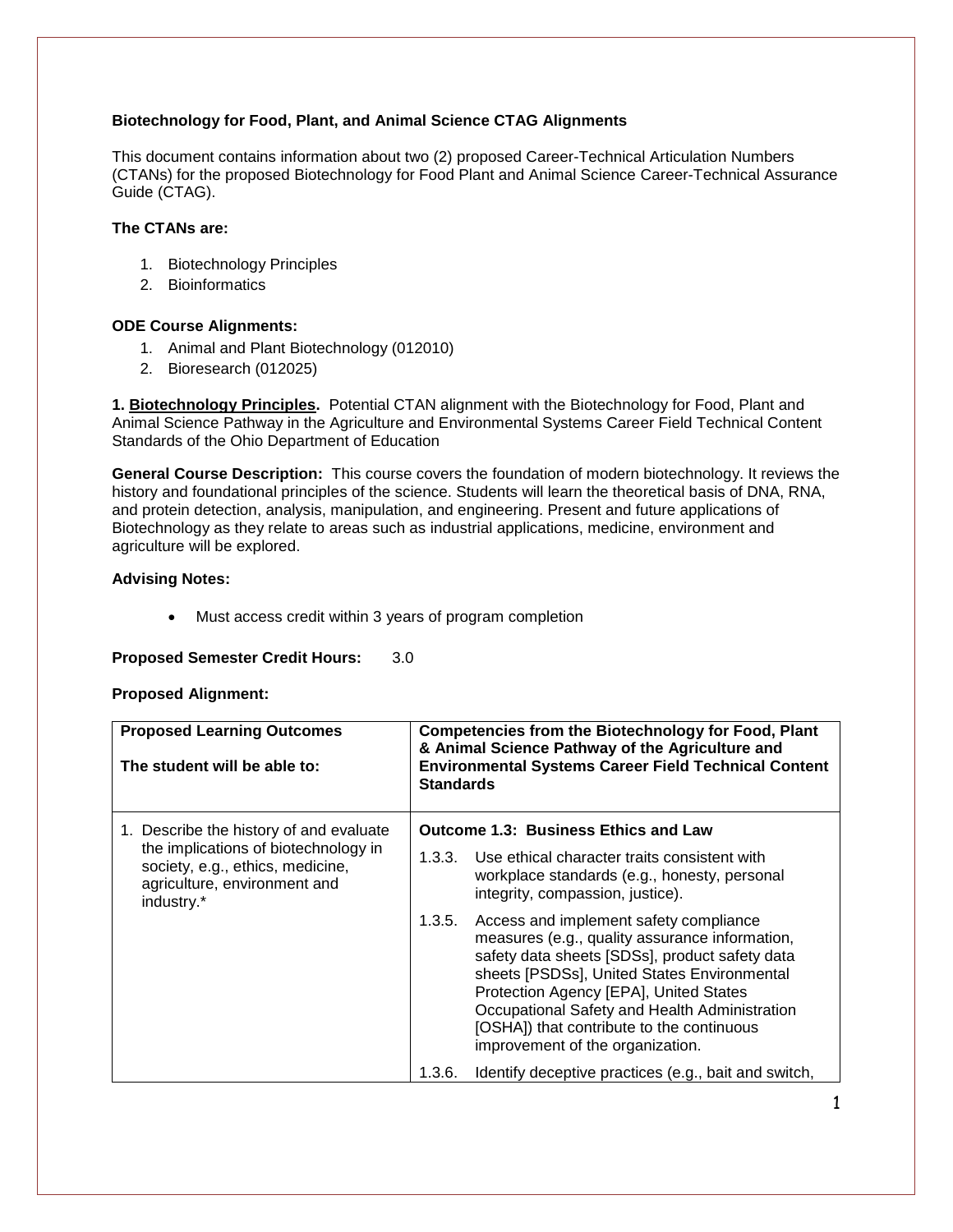|                                                                                                |        | identity theft, unlawful door-to-door sales, deceptive<br>service estimates, fraudulent misrepresentations)<br>and their overall impact on organizational<br>performance. |
|------------------------------------------------------------------------------------------------|--------|---------------------------------------------------------------------------------------------------------------------------------------------------------------------------|
|                                                                                                |        | 1.3.8. Verify compliance with computer and intellectual<br>property laws and regulations.                                                                                 |
|                                                                                                | 1.3.9. | Identify potential conflicts of interest (e.g., personal<br>gain, project bidding) between personal,<br>organizational and professional ethical standards.                |
|                                                                                                |        | <b>Outcome 1.5: Global Environment</b>                                                                                                                                    |
|                                                                                                | 1.5.2. | Describe how cultural intelligence skills influence<br>the overall success and survival of an organization.                                                               |
|                                                                                                | 1.5.3. | Use cultural intelligence to interact with individuals<br>from diverse cultural settings.                                                                                 |
|                                                                                                | 1.5.4. | Recognize barriers in cross-cultural relationships<br>and implement behavioral adjustments.                                                                               |
|                                                                                                | 1.5.8. | Identify how multicultural teaming and globalization<br>can foster development of new and improved<br>products and services and recognition of new<br>opportunities.      |
|                                                                                                |        | <b>Outcome 3.4: Molecular-Genetics Technology</b>                                                                                                                         |
|                                                                                                | 3.4.4. | Model the Central Dogma Theory (e.g., replication,<br>transcription, translation).                                                                                        |
|                                                                                                | 3.4.22 | Explain results from genome sequencing projects<br>and explain how gene sequencing is performed.                                                                          |
| 2. Demonstrate an understanding of the                                                         |        | <b>Outcome 3.3: Microbiology Testing and Technology</b>                                                                                                                   |
| process of DNA replication,<br>transcription, translation, and gene<br>regulation mechanisms.* | 3.3.1. | Use microbial taxonomy and classification systems<br>to identify microbial organisms.                                                                                     |
|                                                                                                | 3.3.2. | Compare and contrast cellular structure and<br>functions of prokaryotic and eukaryotic cells.                                                                             |
|                                                                                                | 3.3.3. | Transform deoxyribonucleic acid (DNA) to alter<br>bacterial metabolism, reproduction, cell structures<br>and their functions.                                             |
|                                                                                                |        | <b>Outcome 3.4: Molecular-Genetics Technology</b>                                                                                                                         |
|                                                                                                | 3.4.1. | Use a Punnet square to predict and explain<br>Mendel's Laws, genotype and phenotype.                                                                                      |
|                                                                                                | 3.4.2. | Explain alternative forms of transmission (e.g., non-<br>Mendelian inheritance).                                                                                          |
|                                                                                                | 3.4.3. | Model, predict and diagram the three-dimensional<br>shape, types of bonds (covalent and hydrogen<br>bonds) and antiparallel nature of DNA.                                |
|                                                                                                | 3.4.4. | Model the Central Dogma Theory (e.g., replication,<br>transcription, translation).                                                                                        |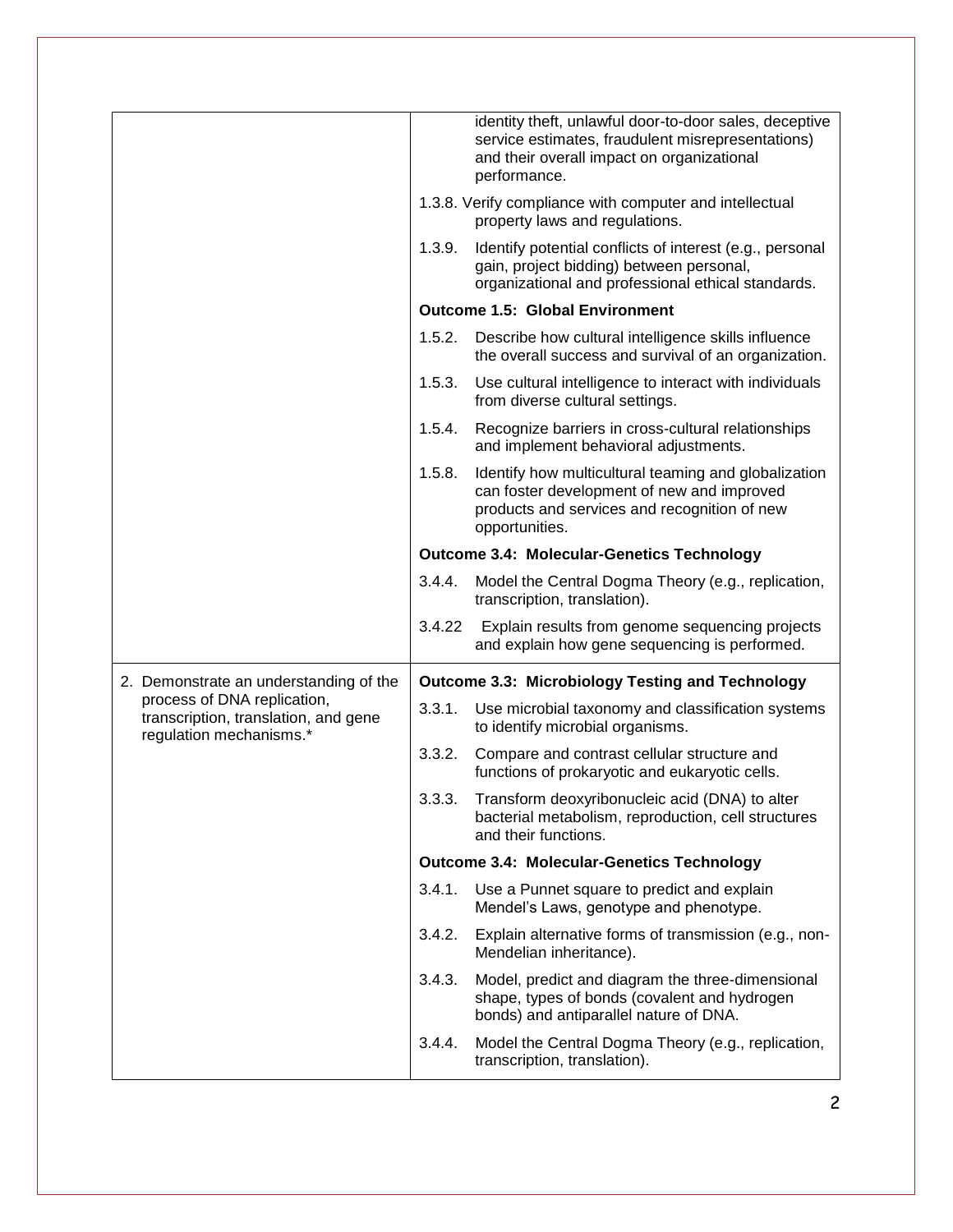|                                                                                              | 3.4.5.                                            | Follow regulations for genetic modification (e.g.,<br>histone acetylation, ribonucleic acid [RNA] stability,<br>co- and post-translational modifications).                                          |  |  |
|----------------------------------------------------------------------------------------------|---------------------------------------------------|-----------------------------------------------------------------------------------------------------------------------------------------------------------------------------------------------------|--|--|
|                                                                                              | 3.4.6.                                            | Identify alternative types of gene expression (e.g.,<br>sex-limited, sex-linked, partial dominance, epistatic,<br>pleiotropic).                                                                     |  |  |
| 3. Explain the theoretical basis of                                                          |                                                   | <b>Outcome 3.4: Molecular-Genetics Technology</b>                                                                                                                                                   |  |  |
| genome analysis, including Sanger<br>sequencing and current sequencing<br>technologies.*     |                                                   | 3.4.10 Compare nucleic acids, chromosomal DNA<br>molecules, and proteins using a sequence<br>database (e.g., National Center for Biotechnology<br>Information, European Bioninformatics Institute). |  |  |
|                                                                                              |                                                   | 3.4.11. Perform a restrictive enzyme digest and analyze<br>the results.                                                                                                                             |  |  |
|                                                                                              |                                                   | 3.4.12. Apply concepts of screening genetic expression,<br>expression vectors and genetic libraries.                                                                                                |  |  |
|                                                                                              |                                                   | 3.4.19. Evaluate genomes in relation to food, plant, animals<br>and natural resources.                                                                                                              |  |  |
|                                                                                              |                                                   | 3.4.22 Explain results from genome sequencing projects<br>and explain how gene sequencing is performed.                                                                                             |  |  |
| 4. Explain the theoretical basis of<br>recombinant DNA technologies and<br>its application.* | <b>Outcome 3.4: Molecular-Genetics Technology</b> |                                                                                                                                                                                                     |  |  |
|                                                                                              | 3.4.1.                                            | Use a Punnet square to predict and explain<br>Mendel's Laws, genotype and phenotype.                                                                                                                |  |  |
|                                                                                              | 3.4.2.                                            | Explain alternative forms of transmission (e.g., non-<br>Mendelian inheritance).                                                                                                                    |  |  |
|                                                                                              | 3.4.8.                                            | Perform the steps in creating a recombinant DNA<br>molecule.                                                                                                                                        |  |  |
|                                                                                              |                                                   | <b>Outcome 3.6: Culturing</b>                                                                                                                                                                       |  |  |
|                                                                                              |                                                   | 3.6.10. Describe how vectors (e.g., plasmids, transposons,<br>viruses) are used to transform host and<br>microorganisms.                                                                            |  |  |
| 5. Explain the theoretical basis of gene                                                     | <b>Outcome 3.4: Molecular-Genetics Technology</b> |                                                                                                                                                                                                     |  |  |
| expression analysis and its<br>application.*                                                 |                                                   |                                                                                                                                                                                                     |  |  |
|                                                                                              | 3.4.4.                                            | Model the Central Dogma Theory (e.g., replication,<br>transcription, translation).                                                                                                                  |  |  |
|                                                                                              | 3.4.6.                                            | Identify alternative types of gene expression (e.g.,<br>sex-limited, sex-linked, partial dominance, epistatic,<br>pleiotropic).                                                                     |  |  |
|                                                                                              |                                                   | 3.4.10 Compare nucleic acids, chromosomal DNA<br>molecules, and proteins using a sequence<br>database (e.g., National Center for Biotechnology<br>Information, European Bioninformatics Institute). |  |  |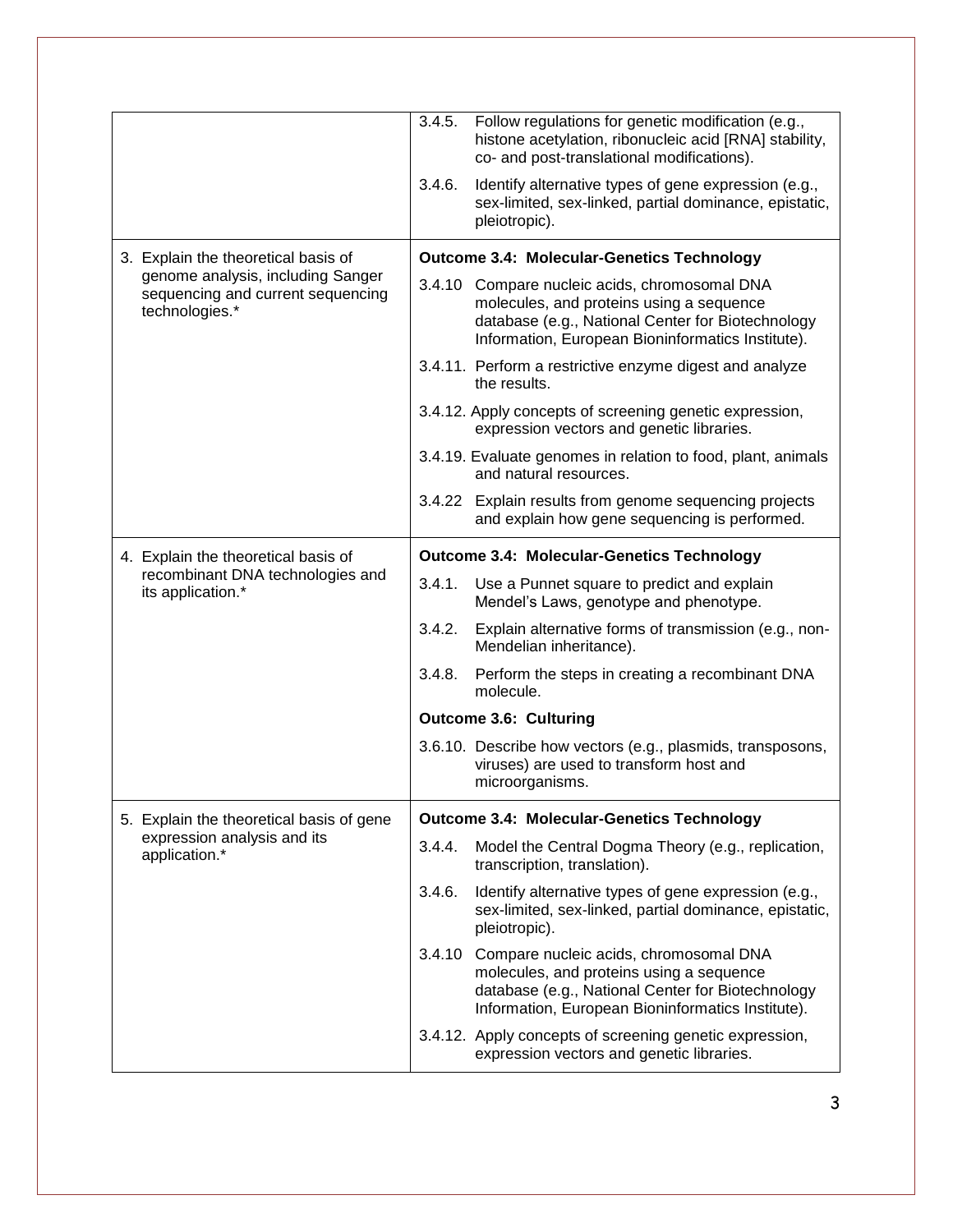|                                                                                                                                                                    |                                                           | 3.4.21. Identify the role of RNA in gene expression.                                                                                                                                               |  |  |
|--------------------------------------------------------------------------------------------------------------------------------------------------------------------|-----------------------------------------------------------|----------------------------------------------------------------------------------------------------------------------------------------------------------------------------------------------------|--|--|
| 6. Explain the theoretical basis of PCR<br>and basic chromatography<br>techniques for separating and<br>identifying nucleic acids,<br>carbohydrates, proteins, and | <b>Outcome 3.3: Microbiology Testing &amp; Technology</b> |                                                                                                                                                                                                    |  |  |
|                                                                                                                                                                    | 3.3.9.                                                    | Describe molecular behavior and the structure of<br>large molecules, including carbohydrates, lipids,<br>proteins and nucleic acids.                                                               |  |  |
| biological metabolites.*                                                                                                                                           |                                                           | <b>Outcome 3.4: Molecular-Genetics Technology</b>                                                                                                                                                  |  |  |
|                                                                                                                                                                    | 3.4.4.                                                    | Model the Central Dogma Theory (e.g., replication,<br>transcription, translation).                                                                                                                 |  |  |
|                                                                                                                                                                    | 3.4.9.                                                    | Isolate and purify nucleic acids, including<br>chromosomal and extra-chromosomal DNA<br>molecules.                                                                                                 |  |  |
|                                                                                                                                                                    |                                                           | 3.4.13. Apply the principles of nucleic acid blotting (e.g.,<br>colony transfer, Southern and Northern Blot<br>Analysis).                                                                          |  |  |
|                                                                                                                                                                    |                                                           | 3.4.14. Perform and interpret the results of a Polymerase<br>Chain Reaction (PCR).                                                                                                                 |  |  |
|                                                                                                                                                                    |                                                           | 3.4.15. Explain applications of Southern and Northern Blot<br>Analysis.                                                                                                                            |  |  |
|                                                                                                                                                                    |                                                           | 3.4.16. Isolate, quantitate (e.g., Bradford assay) and<br>characterize (e.g., Western Blot analysis) proteins.                                                                                     |  |  |
| 7. Explore biotechnology fields and the                                                                                                                            | <b>Outcome 1.1: Employability Skills</b>                  |                                                                                                                                                                                                    |  |  |
| career opportunities within each                                                                                                                                   | 1.1.1.                                                    | Identify the knowledge, skills and abilities<br>necessary to succeed in careers.                                                                                                                   |  |  |
|                                                                                                                                                                    | 1.1.2.                                                    | Identify the scope of career opportunities and the<br>requirements for education, training, certification,<br>licensure and experience.                                                            |  |  |
|                                                                                                                                                                    | 1.1.3.                                                    | Develop a career plan that reflects career interests,<br>pathways and secondary and postsecondary<br>options.                                                                                      |  |  |
|                                                                                                                                                                    | 1.1.4.                                                    | Describe the role and function of professional<br>organizations, industry associations and organized<br>labor and use networking techniques to develop<br>and maintain professional relationships. |  |  |
|                                                                                                                                                                    | 1.1.5.                                                    | Develop strategies for self-promotion in the hiring<br>process (e.g., filling out job applications, resumé<br>writing, interviewing skills, portfolio development).                                |  |  |
|                                                                                                                                                                    | 1.1.6.                                                    | Explain the importance of work ethic, accountability<br>and responsibility and demonstrate associated<br>behaviors in fulfilling personal, community and<br>workplace roles.                       |  |  |
|                                                                                                                                                                    | 1.1.7.                                                    | Apply problem-solving and critical-thinking skills to<br>work-related issues when making decisions and<br>formulating solutions.                                                                   |  |  |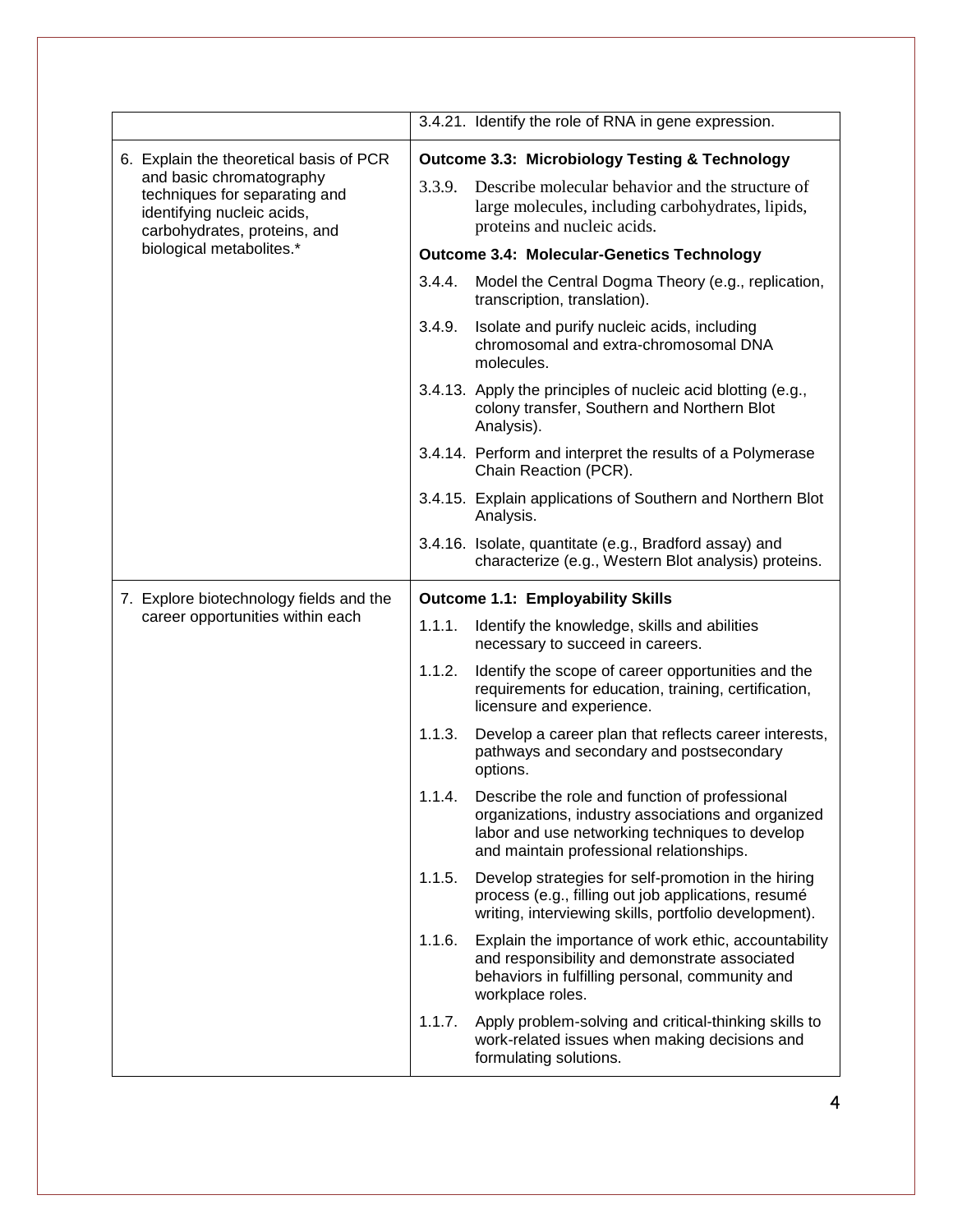| 1.1.8. | Identify the correlation between emotions, behavior<br>and appearance and manage those to establish<br>and maintain professionalism.                                             |
|--------|----------------------------------------------------------------------------------------------------------------------------------------------------------------------------------|
|        | 1.1.9. Give and receive constructive feedback to improve<br>work habits                                                                                                          |
|        | 1.1.10. Adapt personal coping skills to adjust to taxing<br>workplace demands.                                                                                                   |
|        | 1.1.11. Recognize different cultural beliefs and practices in<br>the workplace and demonstrate respect for them.                                                                 |
|        | 1.1.12. Identify healthy lifestyles that reduce the risk of<br>chronic disease, unsafe habits and abusive<br>behavior.                                                           |
|        | <b>Outcome 3.8: Research and Experiments</b>                                                                                                                                     |
| 3.8.7. | Document results of the experiment in a laboratory<br>notebook, including a statement of purpose,<br>experimental designs, observations, results,<br>conclusions and next steps. |
|        | 3.8.11. Draw conclusions based on observations and data<br>analyses, recognizing that experimental results<br>must be open to the scrutiny of others.                            |
|        | 3.8.12. Prepare and present findings using scientific<br>reports.                                                                                                                |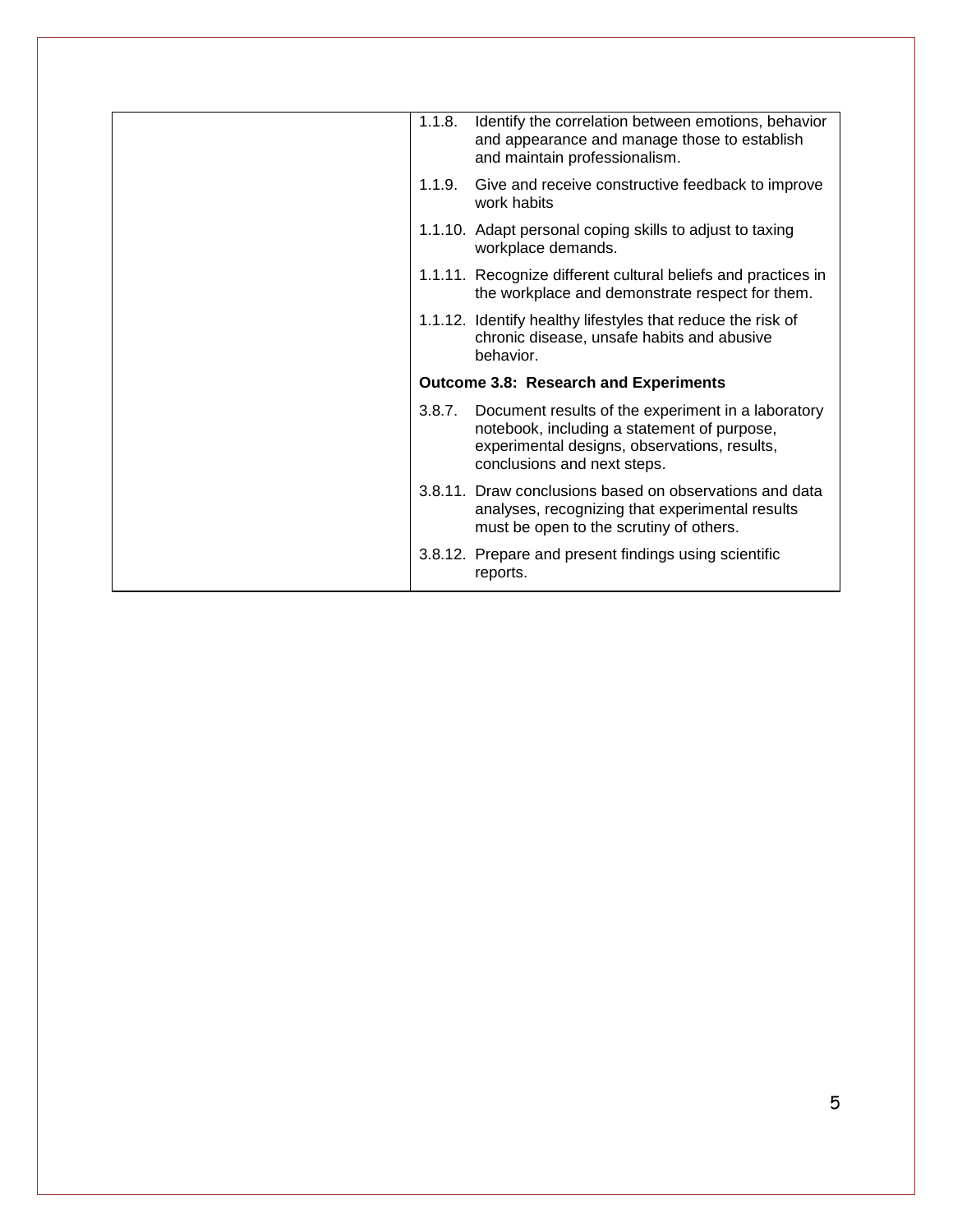2. **Bioinformatics.** Potential CTAN alignment with the Biotechnology Pathway in the Agriculture and Environmental Systems Career Field Technical Content Standards of the Ohio Department of Education

**General Course Description.** The last decade has seen an explosion in the amount of genomic data due to the availability of high-throughput sequencing technologies. This course will provide instruction on the databases commonly used to by scientists to mine these data, the terminology used, and the software used. Students will learn how to generate hypotheses and then use the databases and software to test them

## **Advising Notes***:*

Must access credit within 3 years of program completion

# **Proposed Semester Credit Hours:** 3.0

### **Proposed Alignment:**

| <b>Proposed Learning Outcomes</b><br>The student will be able to:                                                                             | <b>Competencies from the Biotechnology for Food, Plant</b><br>& Animal Science Pathway of the Agriculture and<br><b>Environmental Systems Career Field Technical Content</b><br><b>Standards</b>       |  |  |
|-----------------------------------------------------------------------------------------------------------------------------------------------|--------------------------------------------------------------------------------------------------------------------------------------------------------------------------------------------------------|--|--|
| 1. Explain the theoretical basis of                                                                                                           | <b>Outcome 3.4: Molecular-Genetics Technology</b>                                                                                                                                                      |  |  |
| Sanger sequencing and current<br>sequencing technologies.*                                                                                    | 3.4.4. Model the Central Dogma Theory (e.g., replication,<br>transcription, translation).                                                                                                              |  |  |
|                                                                                                                                               | 3.4.14. Perform and interpret the results of a Polymerase<br>Chain Reaction (PCR).                                                                                                                     |  |  |
|                                                                                                                                               | 3.4.22 Explain results from genome sequencing projects<br>and explain how gene sequencing is performed.                                                                                                |  |  |
| 2. Locate the primary databases used<br>for genome, transcriptome, and<br>proteome data.*                                                     | <b>Outcome 3.4: Molecular-Genetics Technology</b>                                                                                                                                                      |  |  |
|                                                                                                                                               | 3.4.10<br>Compare nucleic acids, chromosomal DNA<br>molecules, and proteins using a sequence<br>database (e.g., National Center for Biotechnology<br>Information, European Bioninformatics Institute). |  |  |
| 3. Demonstrate use of commonly used<br>software for gene identification,<br>homology searches, alignments,<br>clustering, and phylogenetics.* | <b>Outcome 3.4: Molecular-Genetics Technology</b>                                                                                                                                                      |  |  |
|                                                                                                                                               | 3.4.10<br>Compare nucleic acids, chromosomal DNA<br>molecules, and proteins using a sequence<br>database (e.g., National Center for Biotechnology<br>Information, European Bioninformatics Institute). |  |  |
|                                                                                                                                               | Evaluate genomes in relation to food, plant,<br>3.4.19<br>animals and natural resources.                                                                                                               |  |  |
| 4. Generate a hypothesis and test it<br>using available databases and<br>software.*                                                           | <b>Outcome 3.4: Molecular-Genetics Technology</b>                                                                                                                                                      |  |  |
|                                                                                                                                               | 3.4.10<br>Compare nucleic acids, chromosomal DNA<br>molecules, and proteins using a sequence<br>database (e.g., National Center for Biotechnology<br>Information, European Bioninformatics Institute). |  |  |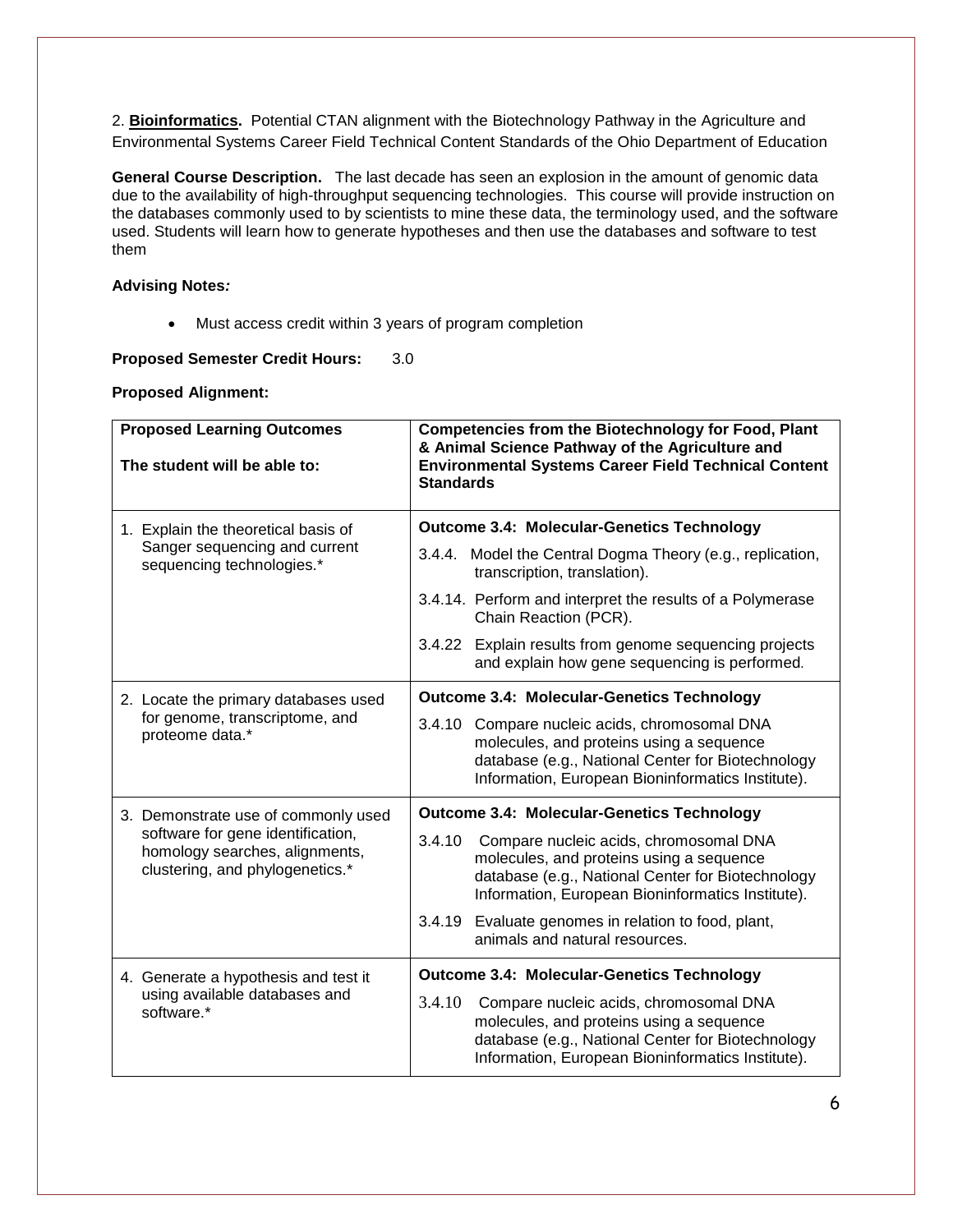|                                         |                                          | <b>Outcome 3.8: Research and Experiments</b>                                                                                                                                                       |
|-----------------------------------------|------------------------------------------|----------------------------------------------------------------------------------------------------------------------------------------------------------------------------------------------------|
|                                         | 3.8.1                                    | Identify research problems and structure a statistical<br>experiment, simulation or study related to the<br>problem.                                                                               |
|                                         | 3.8.2                                    | Design a research plan, including the significance<br>of the problem, purpose, variables, hypotheses,<br>objectives, methods of study and a list of materials.                                     |
|                                         | 3.8.4                                    | Establish and implement procedures for systematic<br>collection, organization and use of data.                                                                                                     |
|                                         | 3.8.6                                    | Define the concepts of confidence limit and<br>significant figures.                                                                                                                                |
|                                         | 3.8.7                                    | Document results of the experiment in a laboratory<br>notebook, including a statement of purpose,<br>experimental designs, observations, results,<br>conclusions and next steps.                   |
|                                         |                                          | 3.8.10 Create, interpret and use tabular and graphical<br>displays and describe the data.                                                                                                          |
|                                         |                                          | 3.8.11 Draw conclusions based on observations and data<br>analyses, recognizing that experimental results<br>must be open to the scrutiny of others.                                               |
|                                         |                                          | 3.8.12 Prepare and present findings using scientific<br>reports.                                                                                                                                   |
| 5. Explore biotechnology fields and the | <b>Outcome 1.0: Employability Skills</b> |                                                                                                                                                                                                    |
| career opportunities within each.       | 1.1.1.                                   | Identify the knowledge, skills and abilities<br>necessary to succeed in careers.                                                                                                                   |
|                                         | 1.1.2.                                   | Identify the scope of career opportunities and the<br>requirements for education, training, certification,<br>licensure and experience.                                                            |
|                                         | 1.1.3.                                   | Develop a career plan that reflects career interests,<br>pathways and secondary and postsecondary<br>options.                                                                                      |
|                                         | 1.1.4.                                   | Describe the role and function of professional<br>organizations, industry associations and organized<br>labor and use networking techniques to develop and<br>maintain professional relationships. |
|                                         | 1.1.5.                                   | Develop strategies for self-promotion in the hiring<br>process (e.g., filling out job applications, resumé<br>writing, interviewing skills, portfolio development).                                |
|                                         | 1.1.6.                                   | Explain the importance of work ethic,<br>accountability and responsibility and demonstrate<br>associated behaviors in fulfilling personal,                                                         |